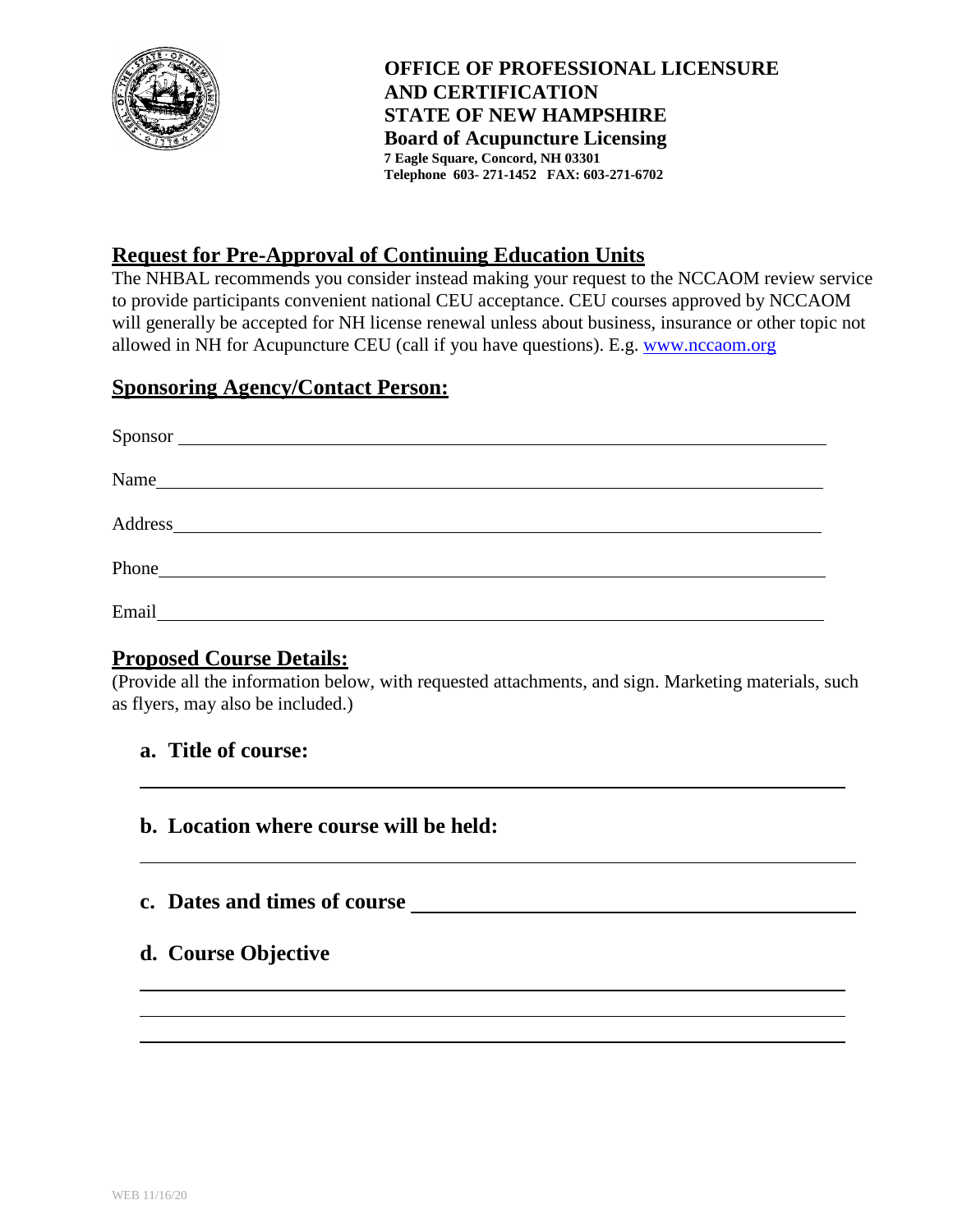- **e. Description of all relevant subjects to be covered that conform to NH Acupuncture Rule 402.04(a) and (b) [note business and insurance not allowed.**
- *f.* **Course Syllabus** *ATTACH a sheet including* **Schedule with hourly breakdown of activities, specify lunch or breaks List of required textbooks and/or equipment Specify as classroom supervised or distance learning**
- **g. Name(s) and professional qualification of the instructors(s)** *ATTACH a bio or resume*
- **h. I hereby swear that attendance will be checked twice per day and an attendance list kept for 4 years for future audit by NHBAL or NCCAOM. (i.e. attendance checked at beginning and end, or before and after lunch.)**

**sign and date**

**i. I agree that attendees who are present for the entire course will receive an attendance certificate.**

**sign and date**

**j. Number of CEU you are requesting (1 hour classtime = 1 CEU)**

**CEU certificates given to attendees should include the following, which should satisfy the CEU certificate proof requirements of most states and the NCCAOM.**

**student name the course title instructor name sponsor name or organization dates location # of CEU approved the NHBAL course approval number**